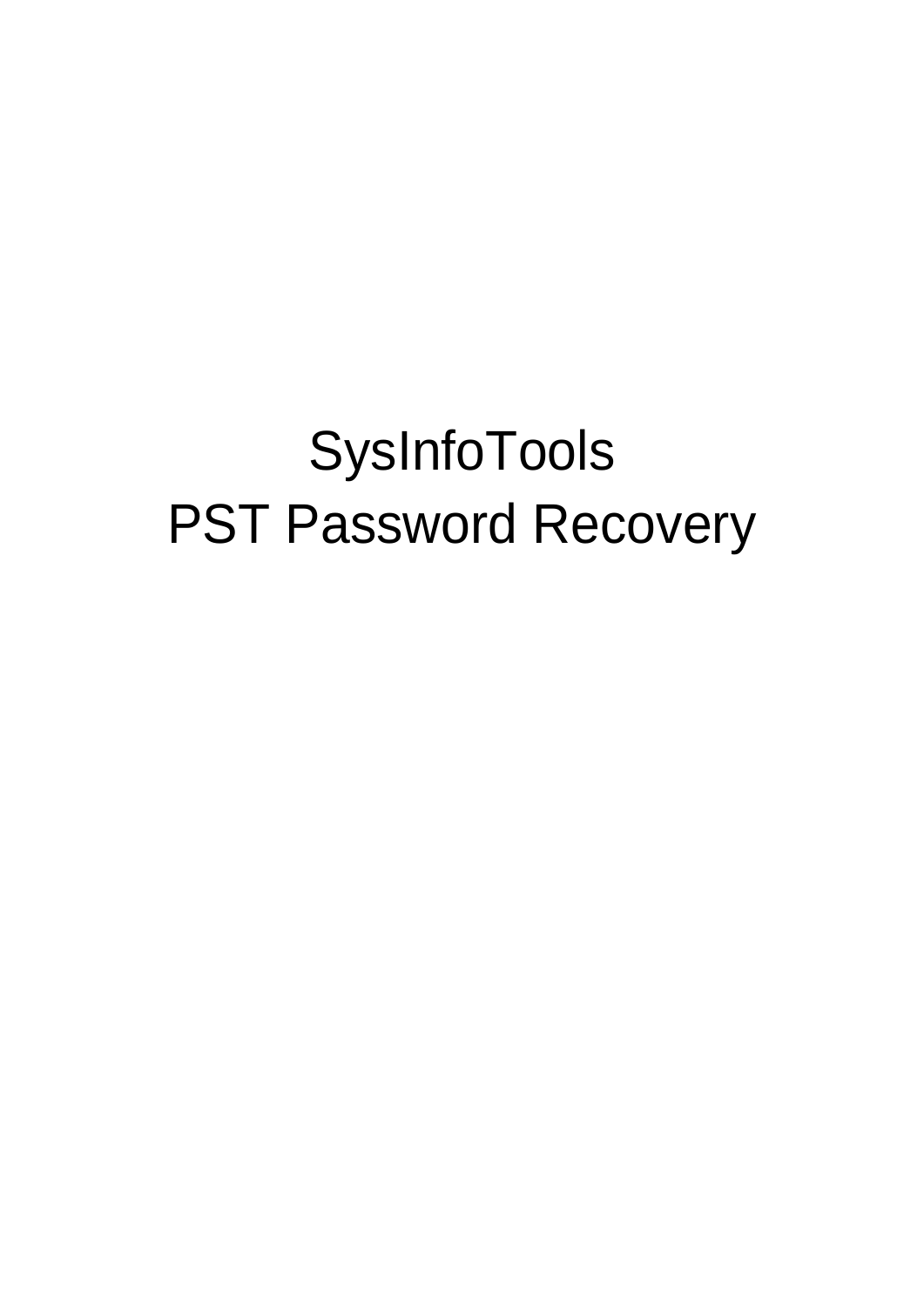# **Table of Contents**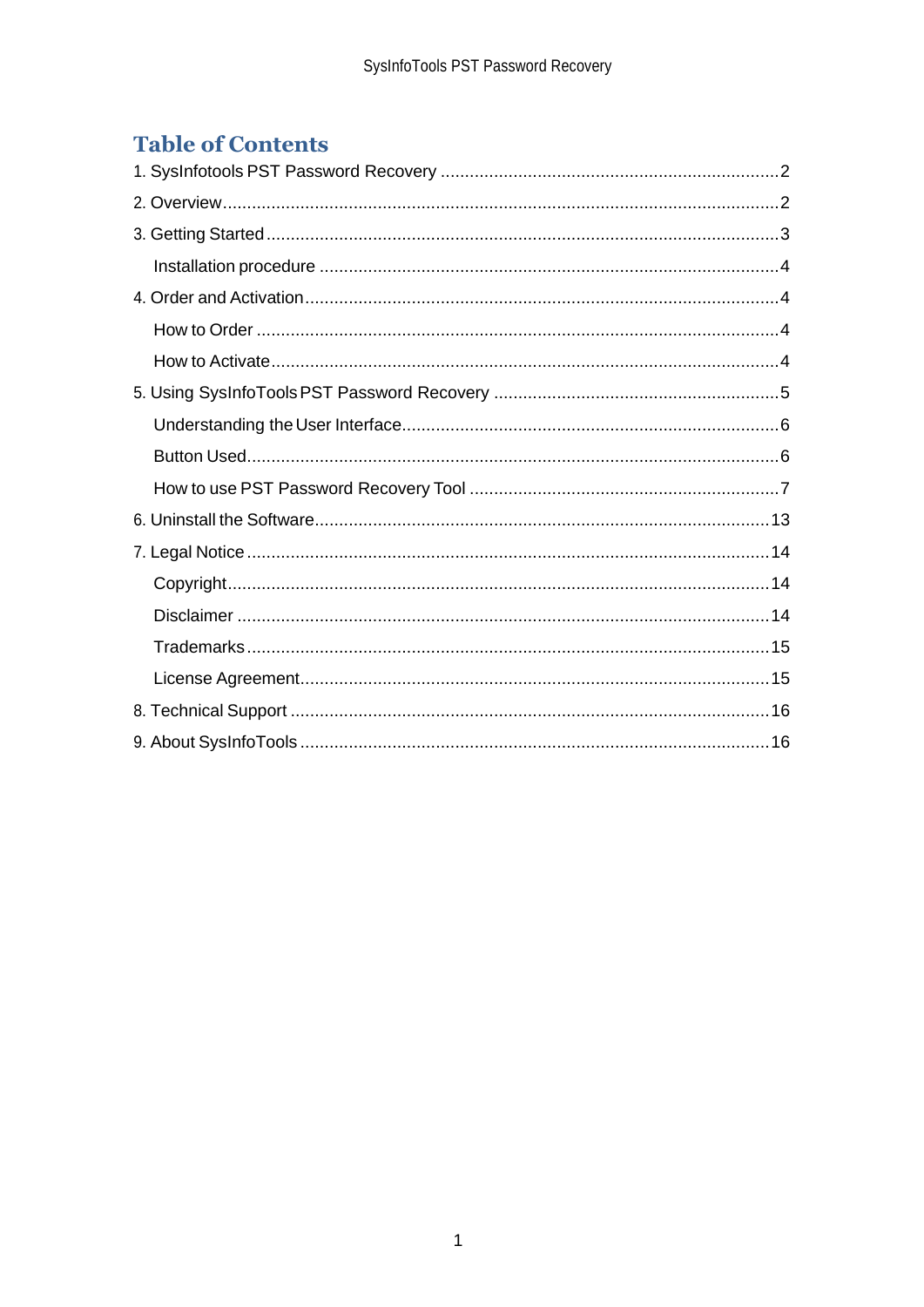## <span id="page-2-0"></span>**1. SysInfotools PST Password Recovery**



## <span id="page-2-1"></span>**2.Overview**

Sysinfo Outlook PST Password recovery tool is the best, and proven to be the most cost-effective solution to crack all passwords applied to MS Outlook PST files, no matter how long or complex the password is. It is user-friendly, fast, efficient, and it has excellent compatibility with the latest versions of MS Outlook (2016) and Windows OS (10).This utility will easily recover the passwords of Outlook PST files and unlock all vital emails, contacts & tasks which user may have lost or forgotten. SysInfo PST password recovery tool decrypts and restores them in a single shot.

Key features of SysInfoTools PST Password Recovery Tool are:

- **Swift & Quick** recovery of the lost Outlook PST passwords.
- Software supports all versions of **MS Outlook 2016**.
- Displays the **recovered password** in a readable text.
- Support for **Multilingual & Complex** passwords.
- Stores recovered password to a **file** or **clipboard**.
- Recovers PST password **without installing MS Outlook**.
- **Free Outlook password recovery** tool shows the first two characters of passwords

# <span id="page-2-2"></span>**3.Getting Started**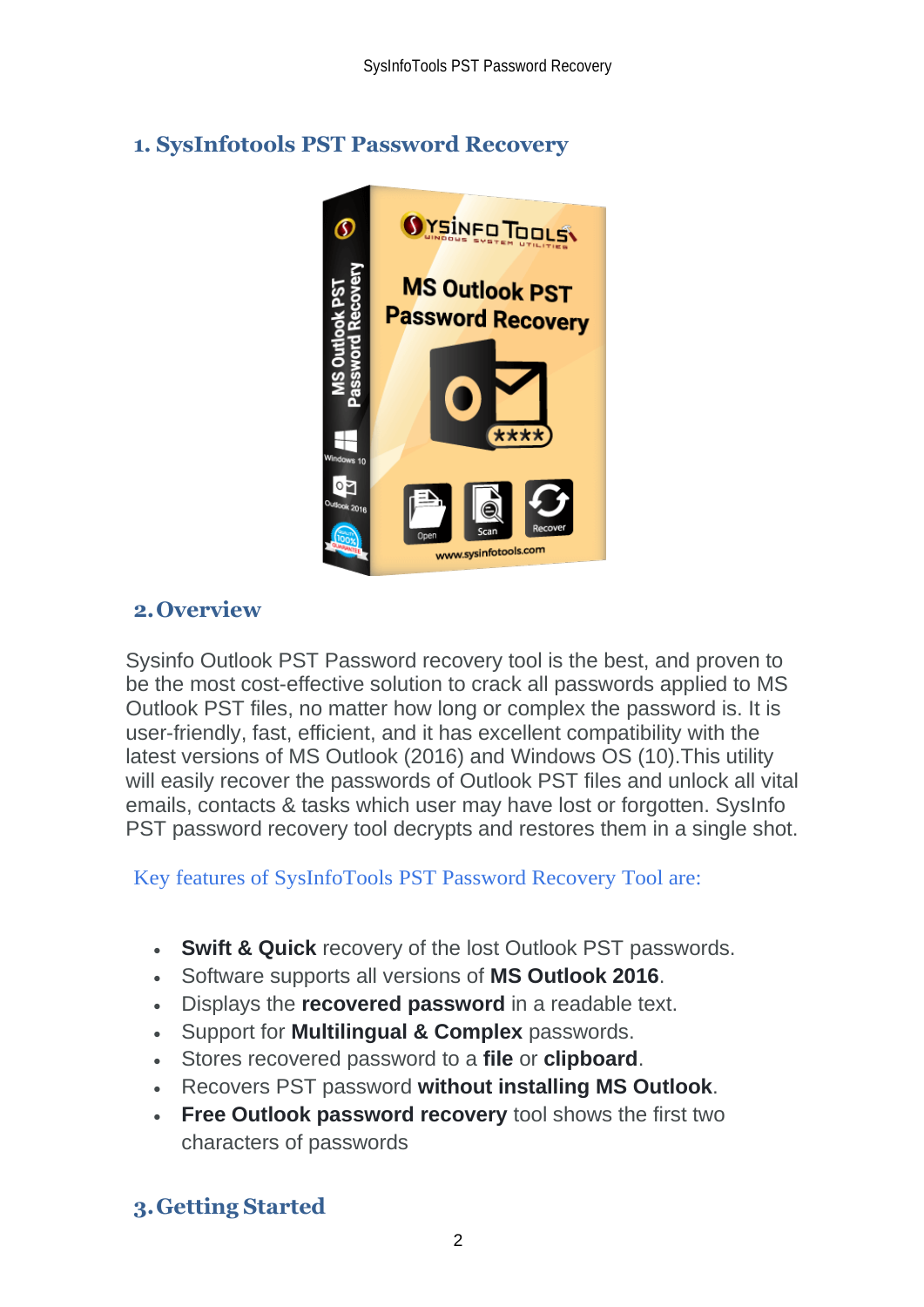- [Installation Procedure\(](#page-3-0)See 3.1)
- Order And Activation (See 4.)

### <span id="page-3-0"></span>**Installation procedure**

To install **SysInfoTools PST Password Recovery** Tool, follow the steps given below:

1. Download demo version of the software setup (executable file or .exe) from the page linked below:

[https://www.sysinfotools.com/recovery/outlook](https://www.sysinfotools.com/recovery/outlook-password-recovery.php)[password-recovery.php](https://www.sysinfotools.com/recovery/outlook-password-recovery.php)

- 2. Double-click the setup to install the software onyour system.
- 3. Follow the steps on the setup wizard to install the software on your system.
- 4. After a successful completion, the setup wizard will pop-up the message of setup completion on your monitor screen.
- 5. Now click **Finish** to launch the software on your system.

**Note:**MicrosoftOutlookmustbeinstalledonyoursysteminorderto use **SysInfoTools PST Password Recovery** Tool.

## <span id="page-3-1"></span>**4. Order and Activation**

- **[How to Order](#page-3-2) (See 4.1)**
- **[How to Activate](#page-3-3) (See 4.2)**

## <span id="page-3-2"></span>**How to Order**

The software can be purchased by making online payments. Click on the link shown below to have a look at the pricing details and to place an order.

<https://www.sysinfotools.com/buynow/ms-outlook-password-recovery.php>

Once the payment is received, an order number is sent to you via e-mail.

#### <span id="page-3-3"></span>**How to Activate**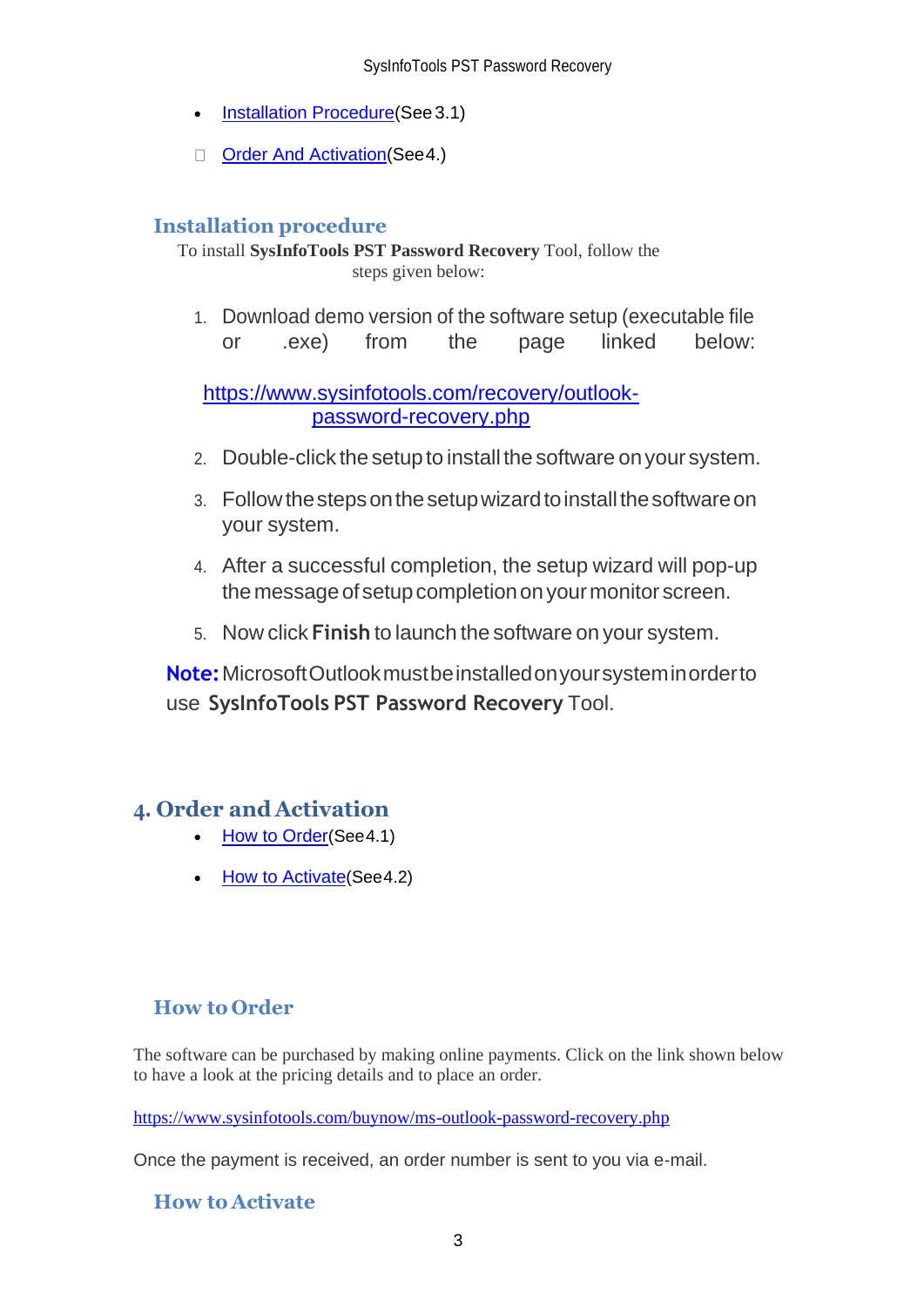As you purchase the software, an Order Number is generated and provided to you. This order number has to be entered in the Registration window of the full version of PST Password Recovery tool.

• Open **SysInfoTools PST Password Recovery** software in your system, software registration dialog will pop-up on your screen to enter software authentication key.

| SysInfoTools Software Registration |  |
|------------------------------------|--|
| Authentication Code:               |  |
|                                    |  |
|                                    |  |
| I don't have authentication code   |  |
| Cancel<br>Help<br>Activate         |  |

• Click the **"I don't have Authentication Code"** check box, following fields will be displayed in the registration dialog:

| SysInfoTools Software Registration |                      | x        |
|------------------------------------|----------------------|----------|
| Email Address:                     |                      |          |
| Order Number:                      |                      |          |
| Path to save file:                 | C:\Users\SAM\Desktop | $\cdots$ |
| √ I don't have authentication code |                      |          |
| Get Authenticatication Code        | Cancel<br>Help       |          |

**Email Address:** In this field, you need to enter your email address, which you have used to register **PST Password Recovery** software.

**Order Number:** In this field, you need to enter the Order Number which has been provided to you at the time of purchasing the software.

**Path to save the file:** Select the path where you want to save the .info file which is generated after clicking on **"Get Authentication Code"**, by default **.info** file will saved on desktop of your system.

Send this **.info file** generated by the software at [sales@sysinfotools.com,](mailto:sales@sysinfotools.com) after getting **.info** file sales department will send you software activation key within a couple of minutes.

**For any software related queries email at:** [support@sysinfotools.com](mailto:support@sysinfotools.com)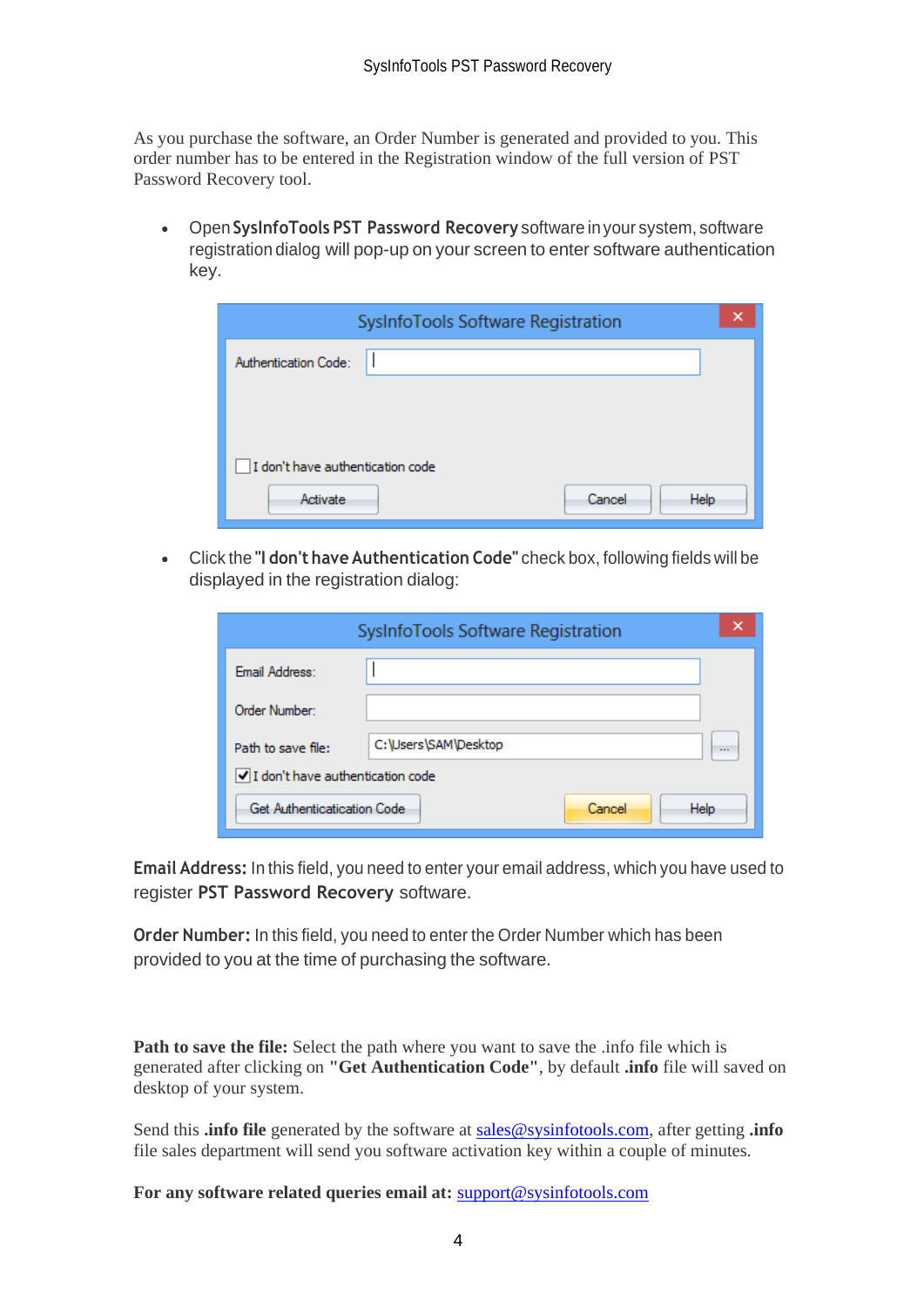# <span id="page-5-0"></span>**5. Using SysInfoTools PST Password Recovery**

- [Understanding](#page-5-1) the User Interface (See 5.1)
- [Button Used](#page-5-2)(See 5.2)
- How to Use the PST [Password Recovery](#page-6-0) software?(See 5.3)

# <span id="page-5-1"></span>**Understanding the UserInterface**

<span id="page-5-2"></span>

| <b>OYSINFO TOOLS\</b>               |                                          |      |
|-------------------------------------|------------------------------------------|------|
|                                     | <b>MS Outlook password recovery</b>      |      |
| Open                                | Recover<br>About                         | Help |
| Select PST file path:               |                                          | Open |
| <b>Get File Infomation</b>          |                                          |      |
| PST File information:<br>File Size: | Encryption:                              |      |
| File Type:                          | Code Page:                               |      |
| Recover PST file password:          |                                          |      |
| Copy to clipboard                   | Recover                                  |      |
|                                     | Visit SysInfoTools @www.sysinfotools.com | Exit |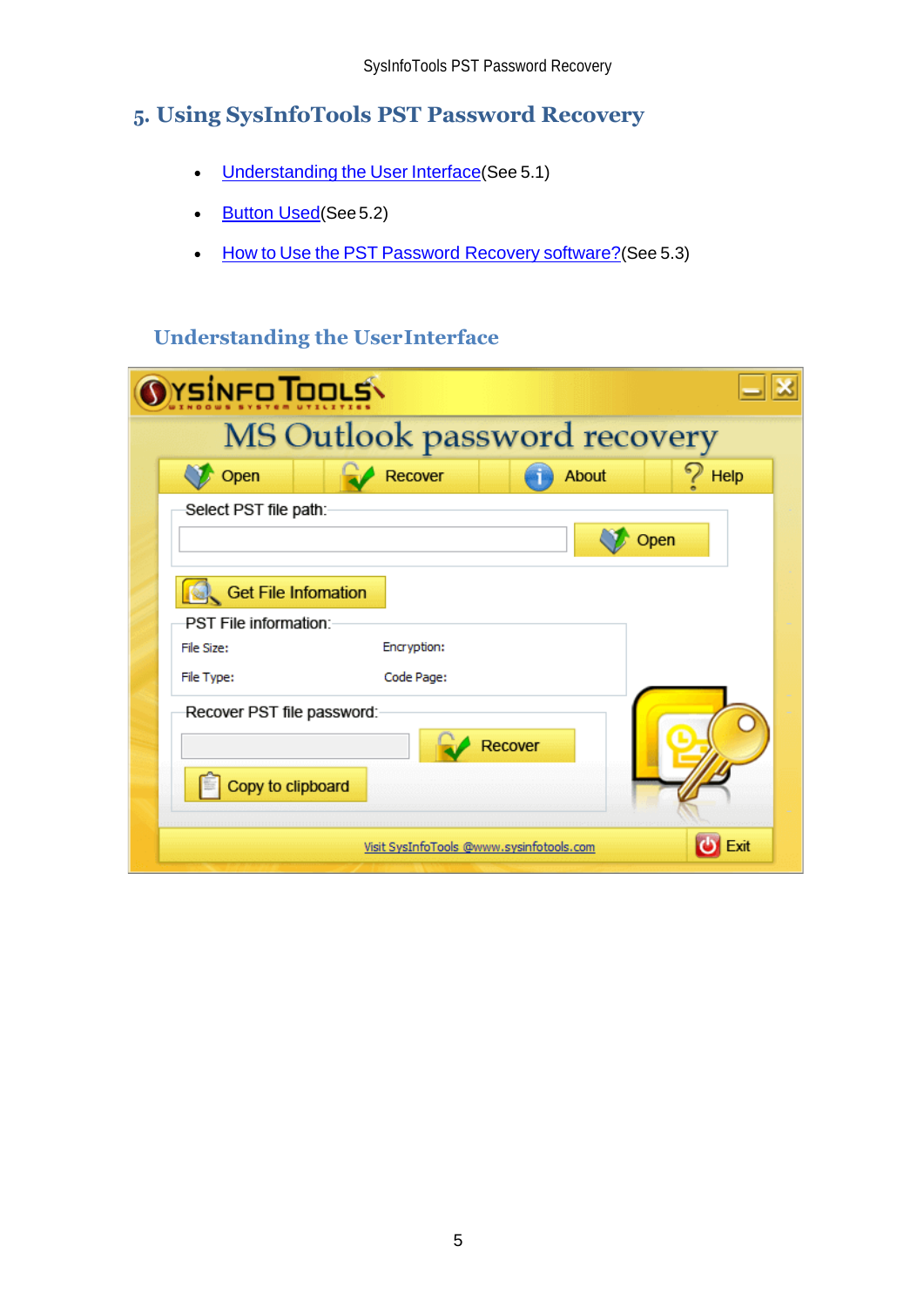# <span id="page-6-0"></span>**How to use PST Password Recovery Tool**

**Step 1:** Run the Outlook Password Recovery Software, Click on Open button to select the PST from the system (file to recover password from)

| <b>OYSINFO TOOLS\</b>                               |                                          |      |
|-----------------------------------------------------|------------------------------------------|------|
|                                                     | MS Outlook password recovery             |      |
| Open                                                | Recover<br>About                         | Help |
| Select PST file path:                               |                                          | Open |
| <b>Get File Infomation</b><br>PST File information: |                                          |      |
| File Size:                                          | Encryption:                              |      |
| File Type:                                          | Code Page:                               |      |
| Recover PST file password:                          | Recover                                  |      |
| Copy to clipboard                                   |                                          |      |
|                                                     | Visit SysInfoTools @www.sysinfotools.com | Exit |

**Step 2:** Here select the password protected PST file from the system, and click on open

| $\overline{\mathbf{0}}$                      |                                               | Open    |                    | ×               |
|----------------------------------------------|-----------------------------------------------|---------|--------------------|-----------------|
| $(\Leftarrow)$<br>⇔                          | ▶ Test Files ▶ PST                            | Ċ<br>v. | Search PST         | مر              |
| Organise $\blacktriangleright$<br>New folder |                                               |         | 睚                  | mп              |
| ۸<br><b>X</b> Favourites                     | Name                                          | ×       | Date modified      | Type            |
| Desktop                                      | Test File (1).pst<br>E)                       |         | 1/7/2016 2:27 PM   | <b>PST File</b> |
| Downloads<br>b.                              | Test File (2).pst<br>$\left  \bullet \right $ |         | 1/7/2016 2:27 PM   | <b>PST File</b> |
| <b>Recent places</b>                         | Test File (3).pst<br>G                        |         | 1/7/2016 2:27 PM   | <b>PST File</b> |
|                                              | Test File (4).pst<br>Ø                        |         | 1/7/2016 2:27 PM   | <b>PST File</b> |
| <b>Libraries</b>                             |                                               |         |                    |                 |
| Documents                                    |                                               |         |                    |                 |
| Nusic                                        |                                               |         |                    |                 |
| <b>Pictures</b>                              |                                               |         |                    |                 |
| Videos<br>Ħ                                  |                                               |         |                    |                 |
| <b>&amp;</b> Homegroup                       | $\vee$ $\leq$                                 |         |                    | $\rightarrow$   |
|                                              | File name:   Test File (1).pst                | v       | .PST Files (*.pst) | v               |
|                                              |                                               |         | Open               | Cancel<br>пÎ.   |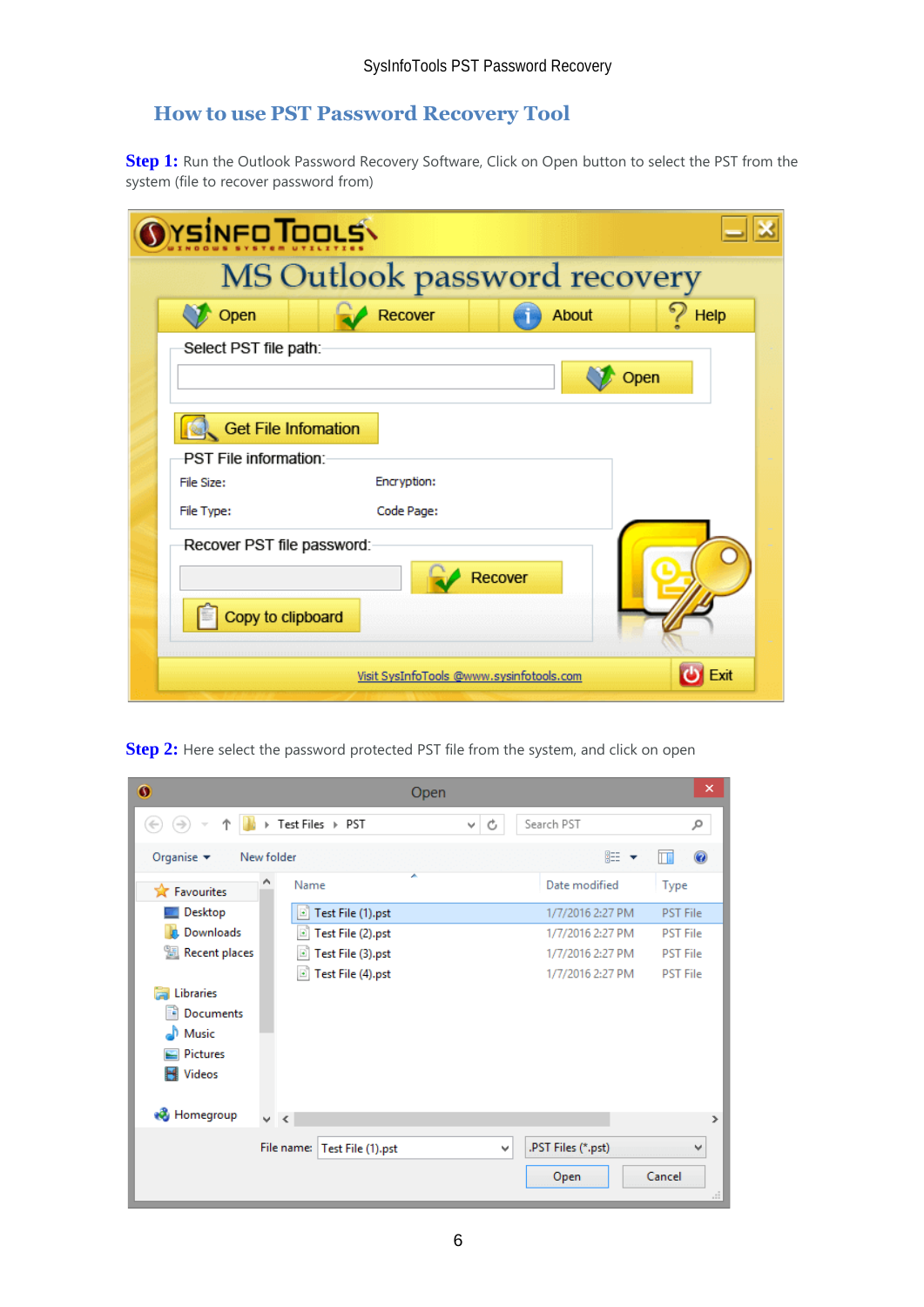#### SysInfoTools PST Password Recovery

**Step 3:** Now the PST file has been added in application. With the help of Get File Information button, you can get the information about the PST file.

| <b><i><u>YsinfoTools</u></i></b>                                |
|-----------------------------------------------------------------|
| <b>MS Outlook password recovery</b>                             |
| Recover<br>Open<br>About<br>Help                                |
| Select PST file path:                                           |
| C:\Users\admin\Desktop\Test Files\PST\Test File (1).pst<br>Open |
| <b>Get File Infomation</b>                                      |
| PST File information:                                           |
| File Size:<br>Encryption:                                       |
| File Type:<br>Code Page:                                        |
| Recover PST file password:                                      |
| Recover                                                         |
| Copy to clipboard                                               |
| Exit<br>Visit SysInfoTools @www.sysinfotools.com                |

**Step 4:** Now you can see the details about the PST file like File size, Encryption type, File type, and Code page.

| <b>OYSINFO TOOLS\</b>                                           |
|-----------------------------------------------------------------|
| MS Outlook password recovery                                    |
| Recover<br>About<br>Help<br>Open                                |
| Select PST file path:                                           |
| C:\Users\admin\Desktop\Test Files\PST\Test File (1).pst<br>Open |
| <b>Get File Infomation</b>                                      |
| PST File information:                                           |
| Encryption: Compressed<br>File Size:<br>1.95(MB)                |
| File Type: 64-bit<br>Code Page: Western European/Latin          |
| Recover PST file password:                                      |
| Recover                                                         |
| Copy to clipboard                                               |
| Exit<br>Visit SysInfoTools @www.sysinfotools.com                |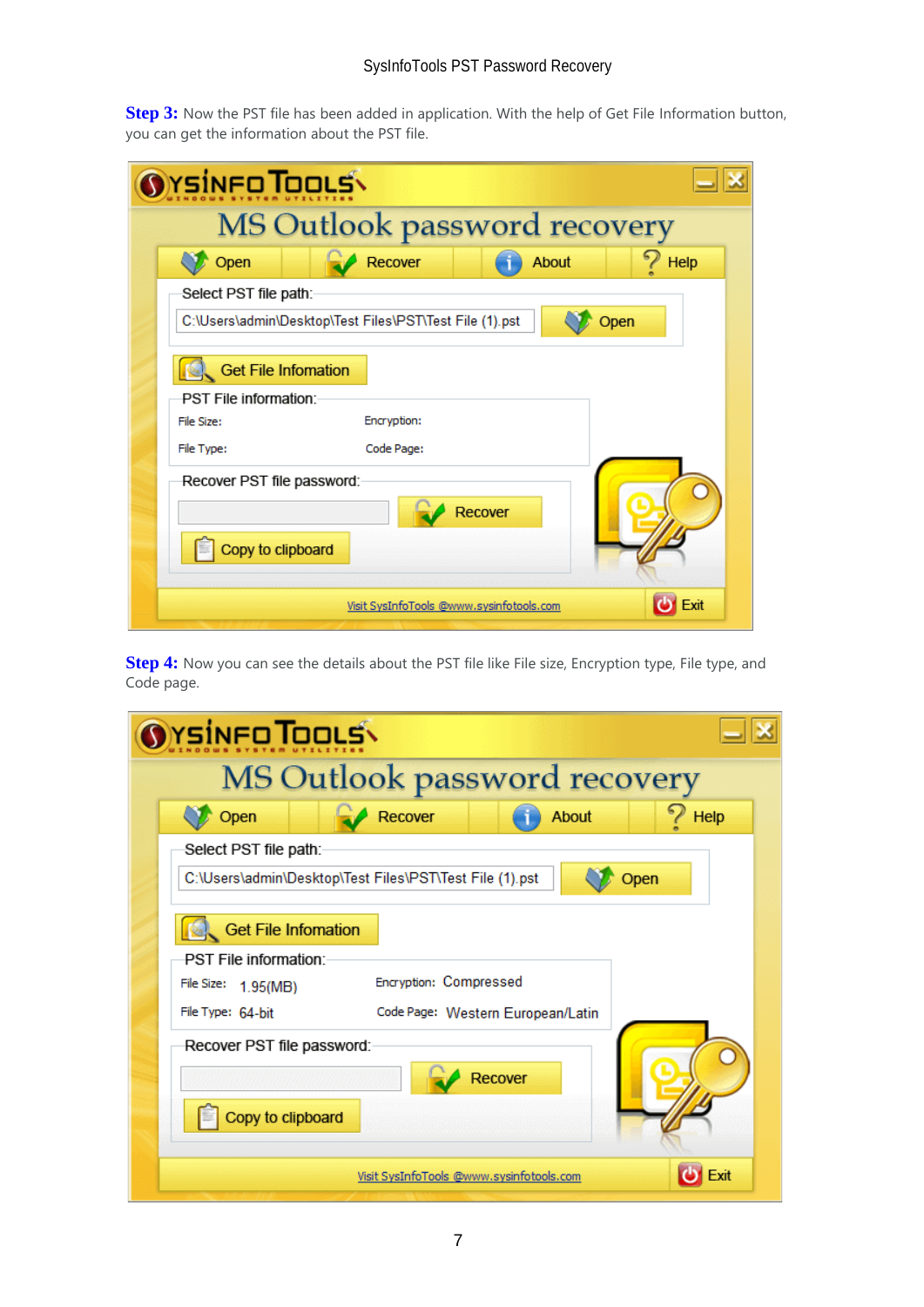#### SysInfoTools PST Password Recovery

**Step 5:** Click on Recover button that will show your PST file password. You can copy the password in the clipboard.

| YsinFo Tools                                                    |
|-----------------------------------------------------------------|
| MS Outlook password recovery                                    |
| Recover<br>Open<br><b>About</b><br>Help                         |
| Select PST file path:                                           |
| C:\Users\admin\Desktop\Test Files\PST\Test File (1).pst<br>Open |
| <b>Get File Infomation</b>                                      |
| PST File information:                                           |
| <b>Encryption: Compressed</b><br>File Size:<br>1.95(MB)         |
| File Type: 64-bit<br>Code Page: Western European/Latin          |
| Recover PST file password:                                      |
| Recover<br>123                                                  |
| Copy to clipboard                                               |
| Exit<br>Visit SysInfoTools @www.sysinfotools.com                |

**Note:** Now with the help of the recovered password you can now access your PST file in the Outlook client.

# <span id="page-8-0"></span>**6. Uninstall theSoftware**

To uninstall the software from your system, you can use any of the two methods described below:

- **1.** Uninstall from **ControlPanel**
- **2.** Uninstall from **Windows Start menu**

**Uninstall from Control Panel:** 

Touninstall**SysInfoToolsPST Password Recovery** toolfromControlPanel,follow thestepsshown below:

• Click the **Start Menu** > **Control Panel** and then double click the **Add or Remove Programs** icon.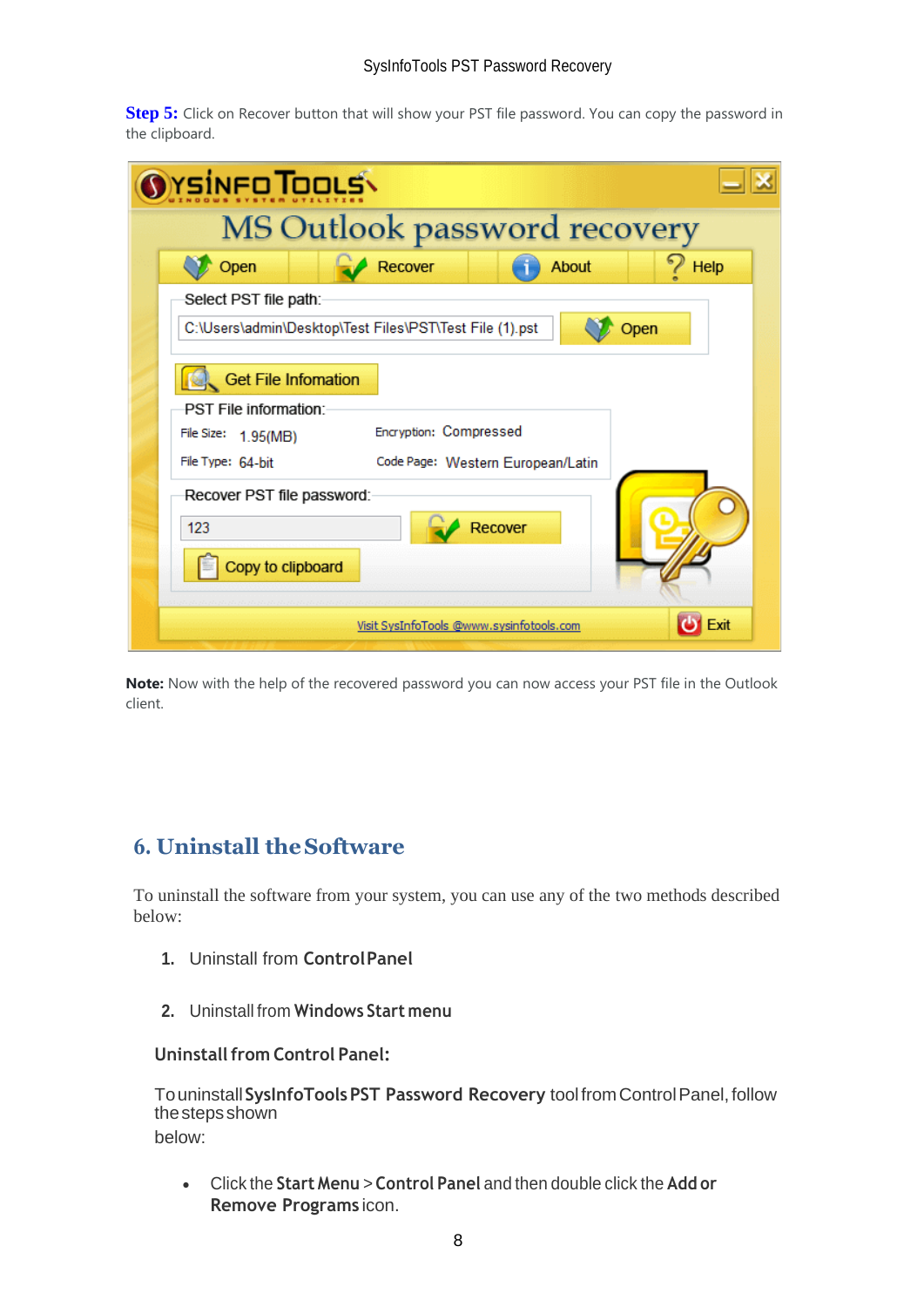- Select **SysInfoTools PST Password Recovery** and click **Remove**.
- A warning message before un-installing the software will be displayed on the screen.

| SysInfoTools PST Password Recovery x86(Full) v4.0 Uninstall                                                                |
|----------------------------------------------------------------------------------------------------------------------------|
| Are you sure you want to completely remove SysInfoTools<br>PST Password Recovery x86(Full) v4.0 and all of its components? |
| <br>Nο<br>ہ /                                                                                                              |

• Click **'Yes'** to uninstall the software completely from your system.

#### **Uninstall from Windows Start menu:**

To uninstall **SysInfoTools PST Password Recovery** file from Windows Start menu, follow the steps shown below:

- Click the **Start** button from the Windows menu.
- Click**AllPrograms**>**SysInfoToolsPST Password Recovery>Uninstall SysInfoToolsPST Password Recovery**.
- A warning message before un-installingwill be displayed on the screen.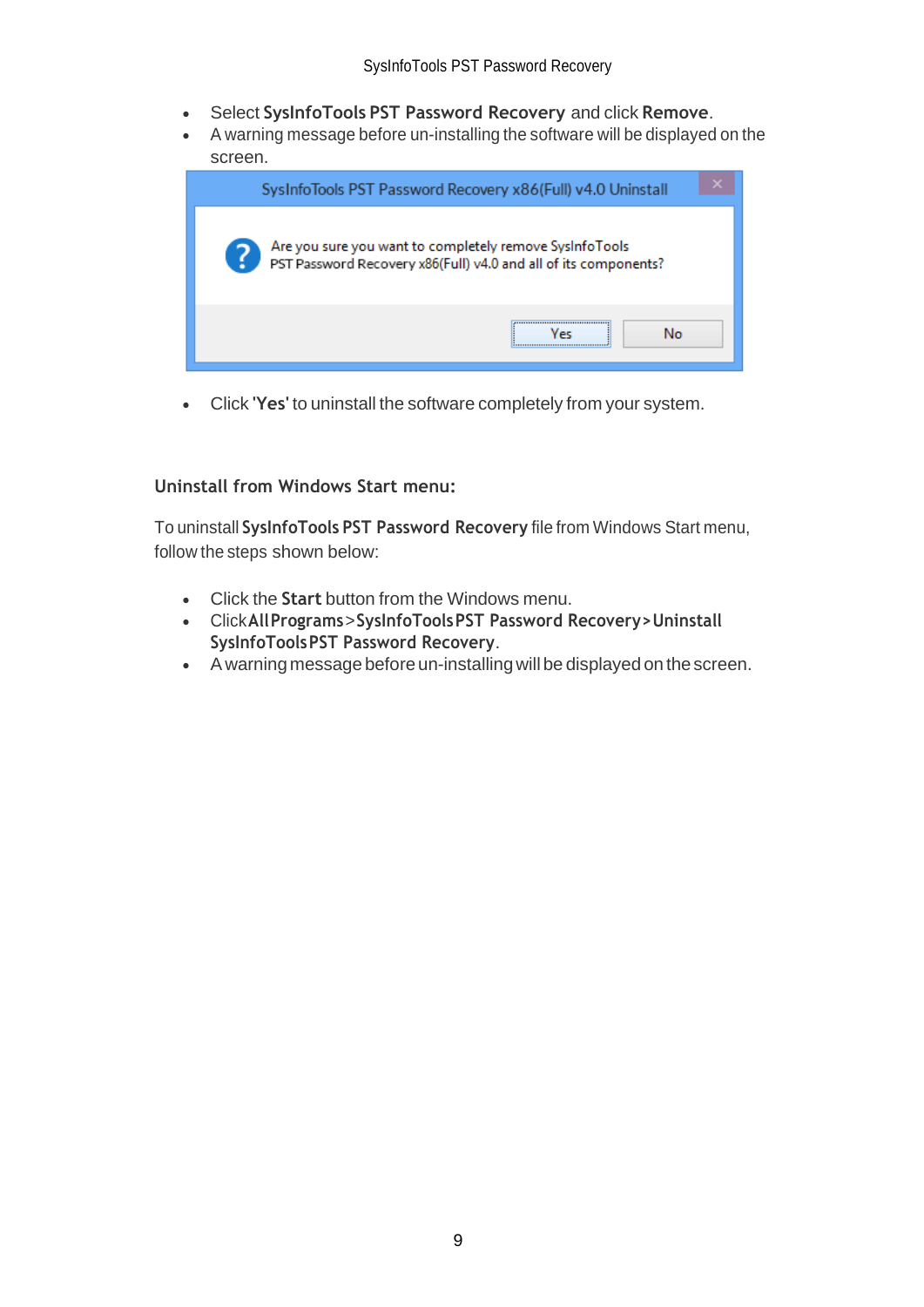

• Click **'Yes'** to uninstall the software completely from your system.

## <span id="page-10-0"></span>**7. Legal Notice**

[Copyright\(](#page-10-1)See 7.1)

- [Disclaimer](#page-10-2)(See 7.2)
- [Trademarks](#page-11-0)(See 7.3)
- [License Agreement](#page-11-1)(See7.4)

## <span id="page-10-1"></span>**Copyright**

SysInfoTools PST Password Recovery software, accompanied user manual and documentation are copyright of SysInfoTools Data Recovery, with all rights reserved. Under the copyright laws, this user manual cannot be reproduced in any form without the Prior written permission of SysInfoTools. No Patent Liability is assumed, however, with respect to the use of the Information contained herein.

#### <span id="page-10-2"></span>**Disclaimer**

The Information contained in this manual, including but not limited to any product specifications, is subject to change without notice. SysInfoTools Data Recovery Provides no warranty with regard to this manual or any other information contained herein and here by expressly disclaims any implied warranties of merchantability or fitness for any particular purpose with regard to any of the foregoing SysInfoTools Data Recovery assumes no liability for any damages incurred directly or indirectly from any technical or typographical errors or omissions contained herein or for discrepancies between theproduct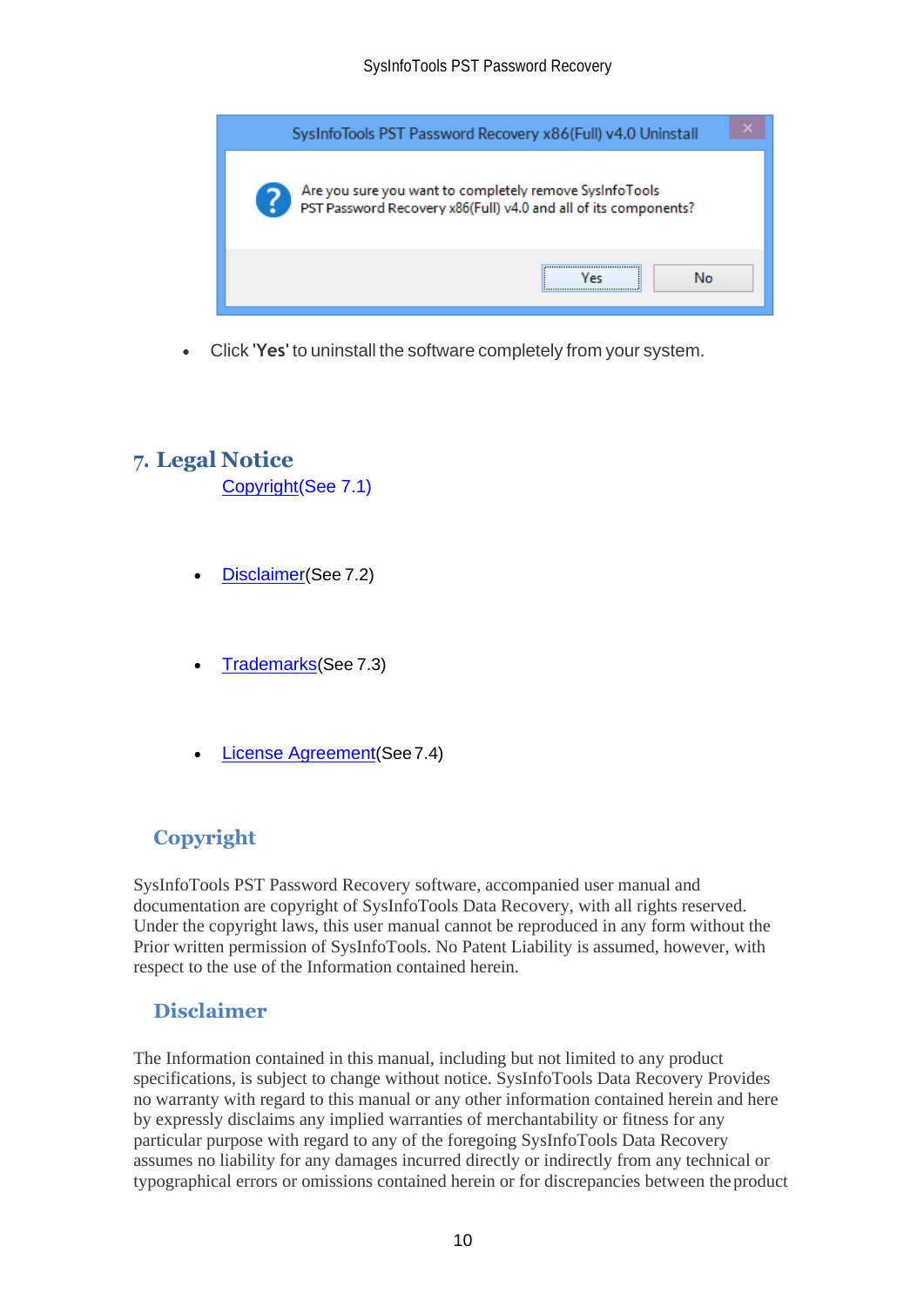and the manual. In no event shall SysInfoTools Data Recovery, be liable for any incidental, consequential special, or exemplary damages, whether based on tort, contract or otherwise, arising out of or in connection with this manual or any other information contained herein or the use there of.

#### <span id="page-11-0"></span>**Trademarks**

SysInfoTools PST Password Recovery Tool is a registered trademark of SysInfoTools Data Recovery.

Windows 2000, 2003, XP and Windows Vista are registered trademarks of Microsoft Corporation.

All other brands and product names are trademarks or registered trademarks of their respective companies.

#### <span id="page-11-1"></span>**License Agreement**

SysInfoTools PST Password Recovery Copyright by SysInfoTools Data Recovery.

#### Your Agreement to this License

You should carefully read the following terms and conditions before using, installing or distributing this software, unless you have a different license agreement signed by SysInfoTools Data Recovery.

If you do not agree to all of the terms and conditions of this License, then: do not copy, install, distribute or use any copy of SysInfoTools PST Password Recovery with which this License is included, you may return the complete package unused without requesting an activation key, within 30 days after purchase, for a full refund of your payment.

The terms and conditions of this License describe the permitted use and users of each Licensed Copy of SysInfoTools PST Password Recovery. For purposes of this License, if you have a valid single-copy license, you have the right to use a single Licensed Copy of SysInfoTools PST Password Recovery; if you or your organization has a valid multi-user license, then you or your organization have/has the right to use up to a number of Licensed Copies of

SysInfoTools PST Password Recovery equal to the number of copies indicated in the documents issued by SysInfoTools when granting the license.

#### Scope of the License

Each Licensed Copy of SysInfoTools PST Password Recovery may either be used by a single person or used non-simultaneously by multiple people who use the software personally installed on a single workstation. This is not a concurrent user license. All rights of any kind in SysInfoTools PST Password Recovery, which are not expressly granted in this License, are entirely and exclusively reserved to and by SysInfoTools. You may not rent, lease, modify, translate, reverse engineer, decompile, disassemble, or create derivative works based on, SysInfoTools PST Password Recovery, nor permit anyone else to do so. You may not make access to SysInfoTools PST Password Recovery available to others in connection with a service bureau, application service provider, or similar business, nor permit anyone else to do so.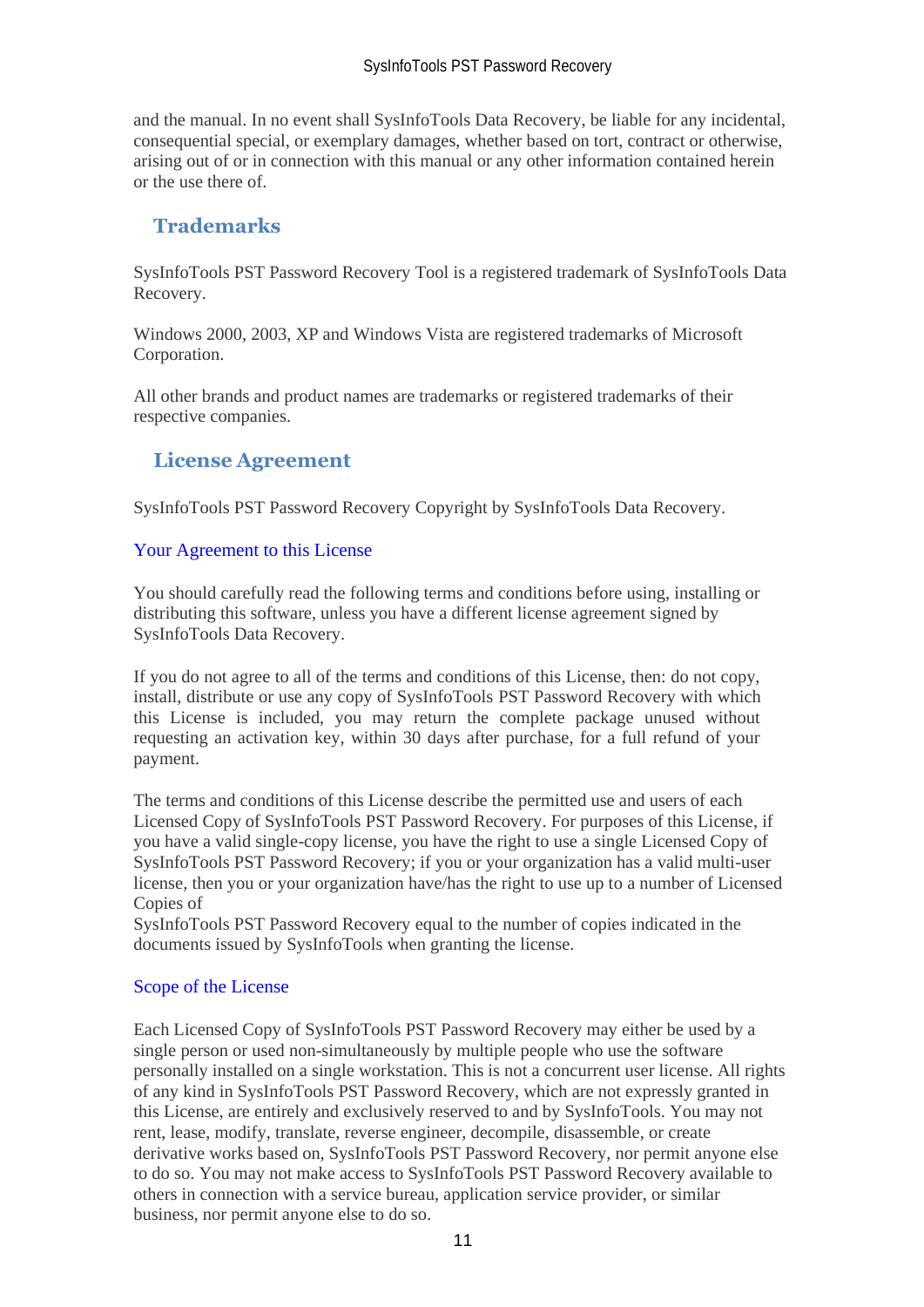#### Warranty Disclaimers and Liability Limitations

SysInfoTools PST Password Recovery, and any and all accompanying software, data and materials, are distributed and provided AS-IT-IS and with no warranties of any kind, whether expressed or implied. In particular, there is no warranty for the quality of data recovered. You acknowledge that good data processing procedure dictates that any program, including SysInfoTools PST Password Recovery, must be thoroughly tested with non-critical data before there is any reliance on it, and you hereby assume the entire risk of all use of the copies of SysInfoTools PST Password Recovery covered by this License. This disclaimer of warranty constitutes an essential part of this License.

In addition, in no event does SysInfoTools authorize you or anyone else to use SysInfoTools PST Password Recovery in applications or systems where SysInfoTools PST Password Recovery failure to perform can reasonably be expected to result in a significant physical injury, or in loss of life. Any such use is entirely at your own risk, and you agree to hold SysInfoTools harmless from all claims or losses relating to such unauthorized use. You agree to hold SysInfoTools Data Recovery harmless from any and all claims or losses relating to such unauthorized use.

# <span id="page-12-0"></span>**8. Technical Support**

We provide 24/7 online support to solve customer's queries. We have highly skilled and expert support team, who makes use of modernized communication devices, thereby achieving maximum efficiency and an exceptional response time.

## <span id="page-12-1"></span>**9. About SysInfoTools**

Since several years, SysInfoTools has evolved as one of the trusted names in the field of Data Recovery of the different types of files. The main aim of our organization is to provide the best possible solution to our customers so that our customers can recover their data and relief them from the frustration of data loss. We aim at providing values to our customers and try to satisfy them in every possible way. Customer satisfaction is prime reward for our organization.

SysInfoTools provides a wide range of software for different types of corrupt files recovery and repair for corrupt zip files, MS BKF files, Open Office files (Base files, Impress files, Draw files, Calc files, Math files and Writer files), MS Office 2007 files (MS Word files, MS PowerPoint files and MS Excel files). SysInfoTools also provides software for corrupt PST files of MS Outlook and DBX files of Outlook Express. In addition, we have more recovery software which are available for crashed hard disk recovery and repair like software for FAT recovery and NTFS recovery. In future, we are going to expand our operations to offer more software for different types of corrupt files, Database, Email migration, Desktop utilities, Network management and many more which will help our customers to recover their valuable data.

The hard drives data recovery software provided by our organization ensures safe and accurate data recovery from the hard drive. It does not modify the existing content of the hard drive and make the fresh copy of the recovered data. Hard drives data recovery software are useful in situation when there is an accidental deletion of files, which are deleted due to virus attacks, disk formatting and software malfunctioning.